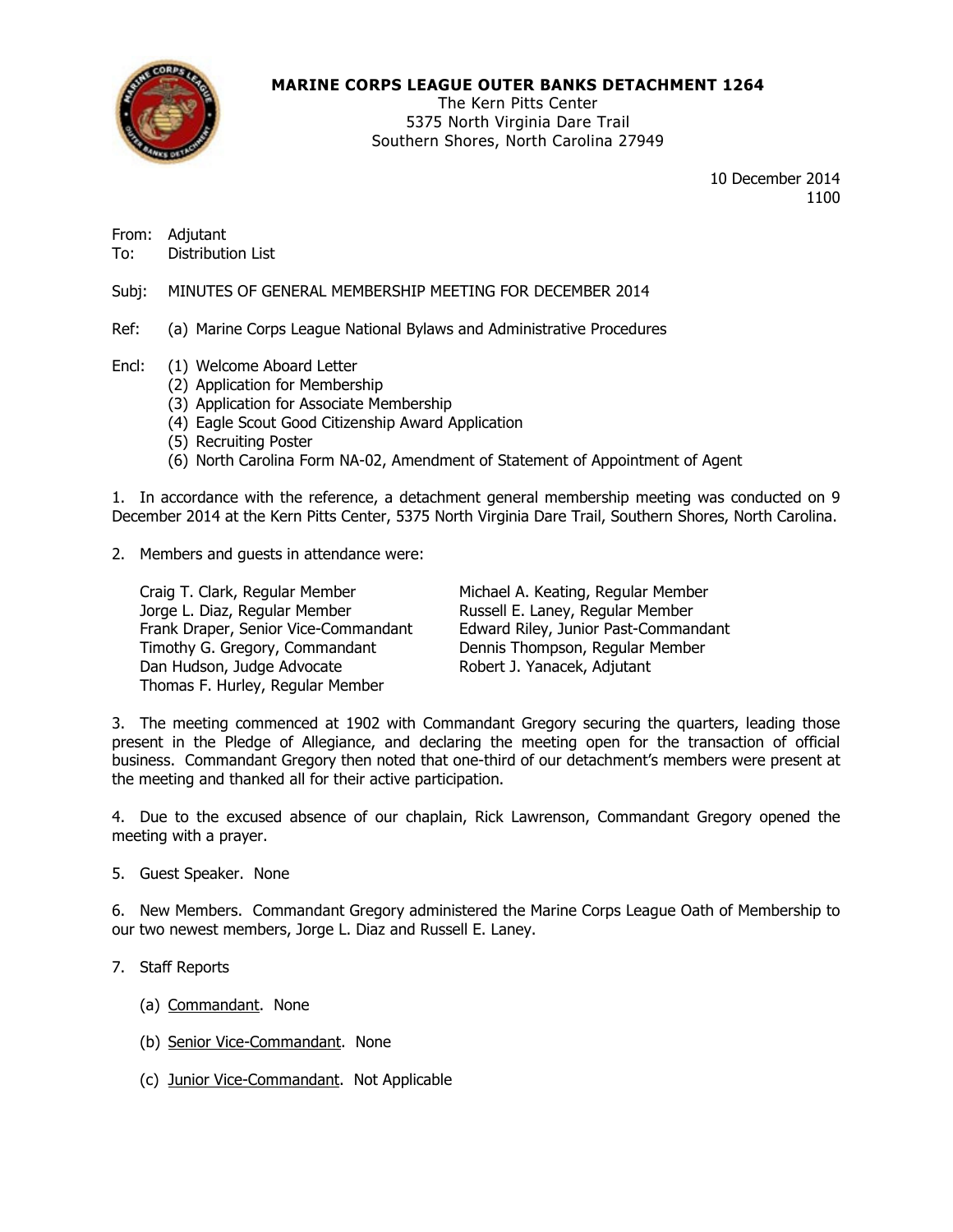## Subj: MINUTES OF GENERAL MEMBERSHIP MEETING FOR DECEMBER 2014

 (d) Adjutant. Robert Yanacek reported that he prepared a "Welcome Aboard" letter for new members of the detachment and mailed them to our two newest members. The objectives of this letter is to advise applicants: That their application has been received, processed, and approved; to welcome them to our detachment; to invite them to the next meeting to take the membership oath; to offer them assistance in getting to the next meeting, if needed; to invite them to bring others who may be interested in joining our detachment; to invite them to visit our website for more information, and; to provide direct contact information, should they have questions or need additional information. A sample is provided at Enclosure (1). Robert also reported that the \$250 grant he reported at the November meeting is currently pending review and distribution by the Walmart Foundation following Commandant Gregory's certification of the application. In addition to that grant, Robert also submitted for a second \$250 grant from the Walmart Foundation for 35 hours of volunteer work he performed during the fourth quarter. This second grant has been also been certified by Commandant Gregory and is pending review and distribution by the Walmart Foundation.

 (e) Paymaster. Due to the excused absence of Bob Messinger, Commandant Gregory provided cursory report of income and expenditures since our last meeting as well as the detachment's current account balance. No discrepancies were noted by any members. Commandant Gregory also reported that the audit of the detachment's financial records that was planned at the end of November has not yet been conducted as he was unable to coordinate the review prior to our paymaster departing the area on vacation for the holidays. The required audit will be completed upon the return of our paymaster to the area and submitted prior to its due-date.

 (f) Chaplain. Although Rick Lawrenson was not present, he reported via e-mail that he provided the mailing address of the Outer Banks Public Safety Auxiliary to our paymaster to facilitate the donation that was approved for that organization at the November meeting.

(g) Sergeant-at-Arms. Not applicable

 (h) Web-Sergeant. Robert Yanacek reported that was able to reacquire access to update the detachment's records on the national website with the assistance of Commandant Gregory. As a result, he successfully updated the detachment's page on the national website to reflect the current names, addresses, phone numbers, and email addresses for all members of the detachment's staff billets. In addition, Robert reported that he has updated the Regular and Associate Member applications, as well as the application for the Eagle Scout Good Citizenship Award. These forms are available on our website in PDF format and may be downloaded, completed, saved and printed by users. Samples are provided at Enclosures (2) through (4).

- 8. Old Business
	- (a) Recruiting

 (1) Recruiting new members continues to be a priority for all current detachment members. During the last meeting it was reported that five detachment recruiting posters had been placed in various locations throughout the community. During the past month, one recruiting poster was posted at Little Caesar's Pizza in Kill Devil Hills. In addition, one recruiting poster was provided to Kelly's Restaurant in Nags Head, however it has not yet been determined whether the poster has yet been posted so a follow-up is necessary. In appreciation of the support shown by local business owners by allowing us to place a recruiting poster, we have added these businesses to the list of our detachment's "friends" on our website. The listing includes the business name, location, phone number, and a link to the appropriate business' website.

 (2) The new recruiting poster that was reported at last month's meeting was modified slightly to reflect the paymaster's cellular phone number. This poster is available for download on the detachment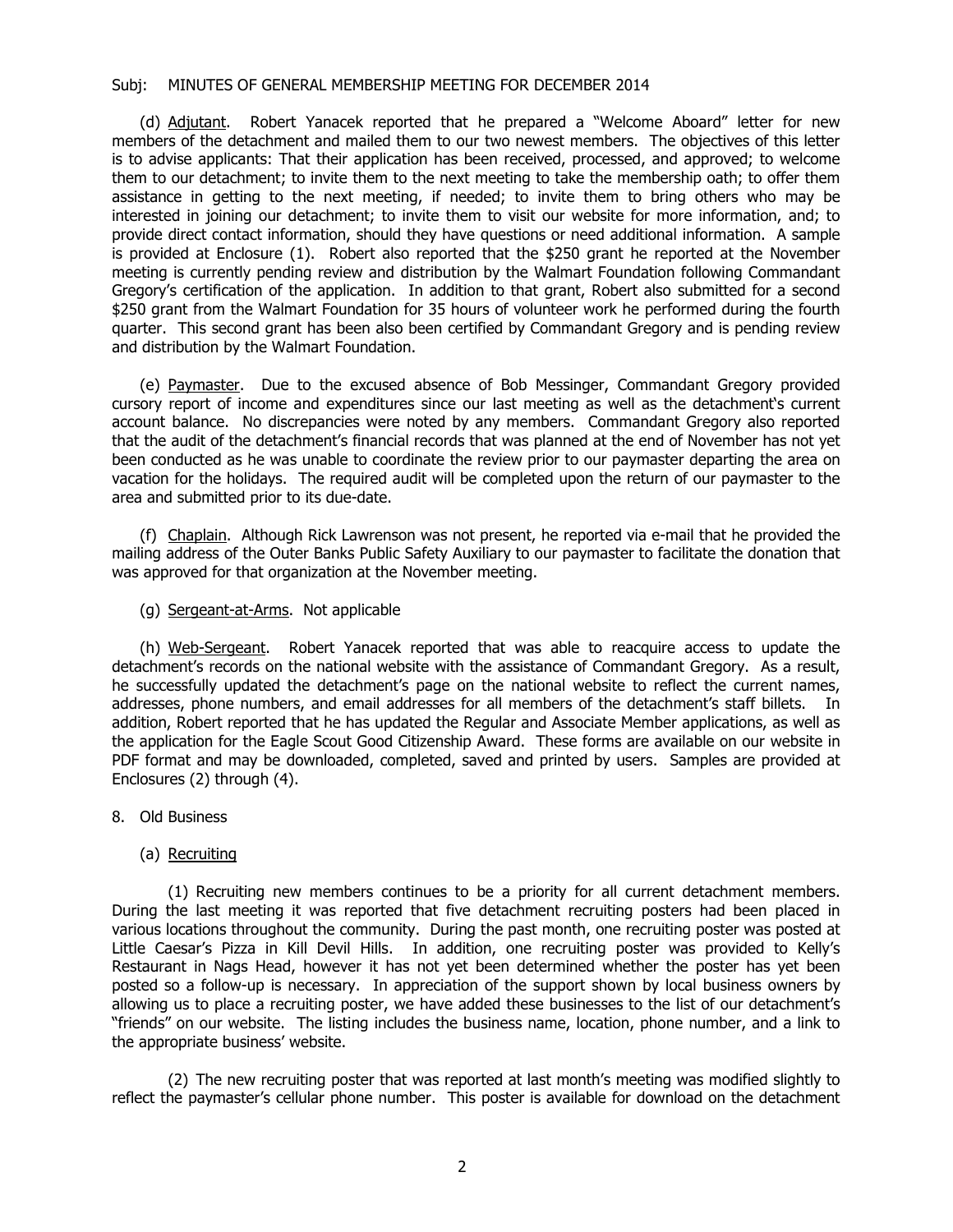website and is provided at Enclosure (5) for informational purposes. In addition, ten copies were printed, and then laminated for durability so they can be distributed for placement in strategic area locations. The cost of each poster was \$2.48; \$0.59 for printing and \$1.89 for lamination.

 (b) Update of Corporate Records. It was brought to the attention of the membership by the adjutant at the last meeting that the registered agent and principal office address listed with the State of North Carolina Corporation Commission required amendment since the currently listed registered agent is no longer a member of our detachment. The adjutant prepared the necessary North Carolina Form NA-02 designating Senior Vice-Commandant Draper as our registered agent and listing his address as our principal office address. A copy is provided at Enclosure (6). The completed form was signed by Senior Vice-Commandant Draper and certified by Commandant Gregory at meeting and was mailed the following day to the North Carolina Corporation Commission with the required \$5 filing fee.

#### 9. New Business

(a) Marine in Need. Senior Vice-Commandant Draper brought a Marine in need to the attention of the membership. This Marine, a Desert Storm veteran who resides in Kill Devil Hills, recently suffered a stroke and has been unable to work. As a result, he and his family are in need of financial assistance. In light of this information, Senior Vice-Commandant Draper made a motion for the detachment to send this Marine veteran a donation in the amount of \$200. The motion was seconded, and a vote of the membership was conducted. The motion passed unanimously. Accordingly, Senior Vice-Commandant Draper will prepare a draft and gather the information necessary to forward this donation to this Marine. He will then coordinate with our adjutant to prepare an appropriate letter to accompany the draft prior to it being mailed.

 (b) Election of Detachment Officers. Commandant Gregory indicated that elections for the billets of Commandant, Senior Vice-Commandant, Junior Vice-Commandant, and Judge Advocate will be held next January meeting. However, since our detachment's elected officers serve a two-year term, the slate of those on the ballot will be those currently serving in these billets, to wit:

| Commandant             | Timothy G. Gregory   |
|------------------------|----------------------|
| Senior Vice-Commandant | Frank Draper         |
| Junior Vice-Commandant | Elvin L. Spivey, Jr. |
| Judge Advocate         | Dan Hudson           |

The membership was also reminded that, in accordance with the reference, those currently serving in any appointed billet will continue to serve, at the pleasure of the detachment commandant, in their current assignments.

 (c) Sergeant-at-Arms Billet Vacancy. Our current Sergeant-at-Arms has been ill for many months and has been unable to perform the duties related to this billet. Accordingly, a replacement is needed as well as the retrieval of the detachment's Colors and associated items. The adjutant volunteered to contact our current Sergeant-at-Arms and facilitate retrieval of these items. Following the election of officers at next month's meeting, a new Sergeant-at-Arms will be appointed by the commandant in accordance with the reference. Any member interested in being assigned to this billet should contact our commandant for additional information and consideration.

 (d) Use of Radio Media. Mike Keating inquired as to the detachment's use of local radio stations to broadcast Public Service Announcements (PSAs). Mike pointed out that radio stations are required by the Federal Communications Commission to broadcast a prescribed number of PSAs each month, and that this serves an excellent opportunity to make the general public and prospective members aware of our detachment and its activities. After a brief discussion, it was concluded that the detachment has no current efforts directed towards the dissemination of information through either radio or print media—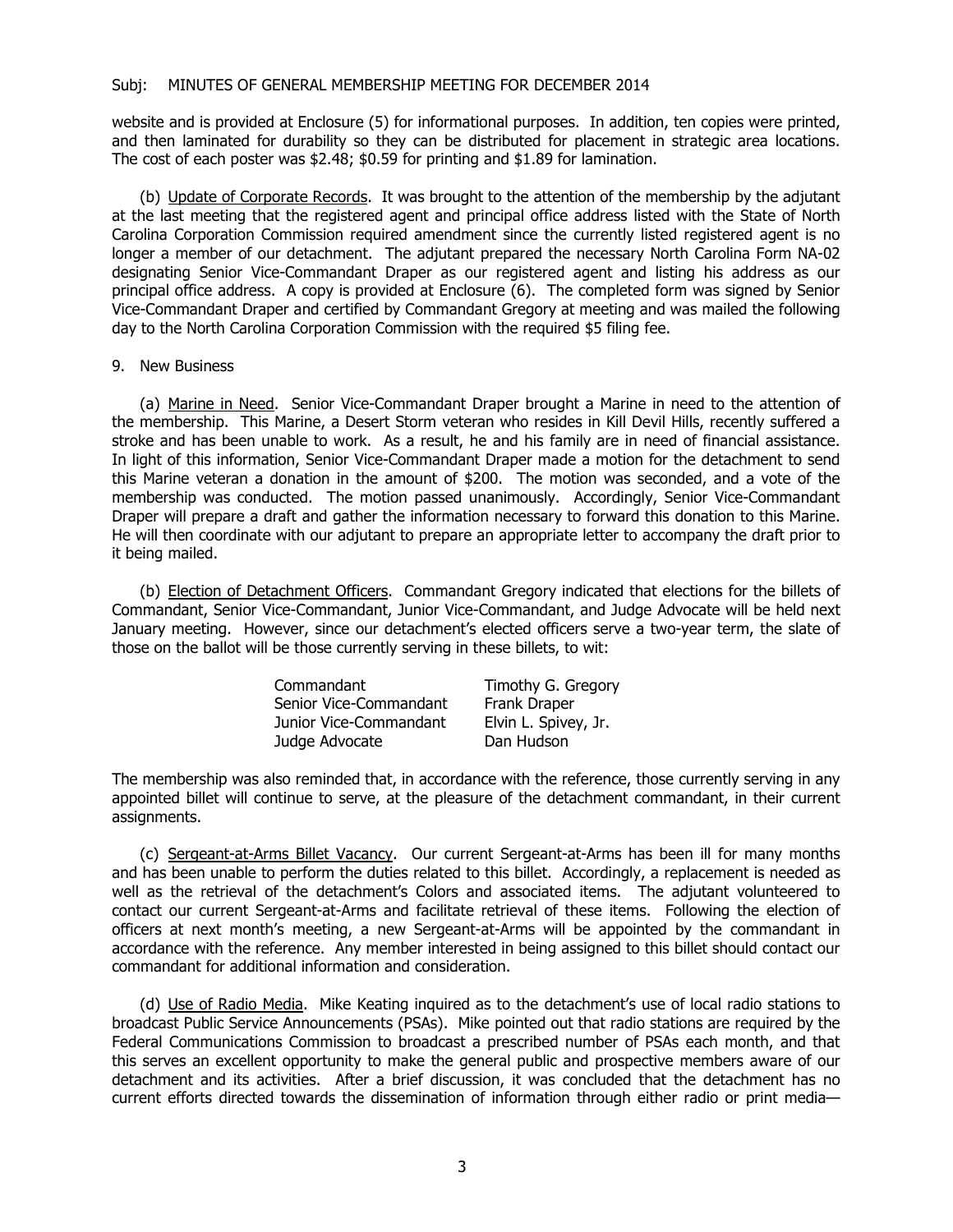#### Subj: MINUTES OF GENERAL MEMBERSHIP MEETING FOR DECEMBER 2014

primarily due to the absence of any member being tasked with this function. In light of that, Mike was asked if he would be interested in assuming the duties related to this important function. Mike agreed and was duly appointed by Commandant Gregory as the detachment's Public Affairs Liaison.

10. Due to the excused absence of our chaplain, Rick Lawrenson, Commandant Gregory closed the meeting with a prayer.

11. The meeting concluded at 1950 with Commandant Gregory declaring the meeting closed until the next meeting on 13 January 2015.

Robert J. Yanacek

 Robert J. Yanacek Adjutant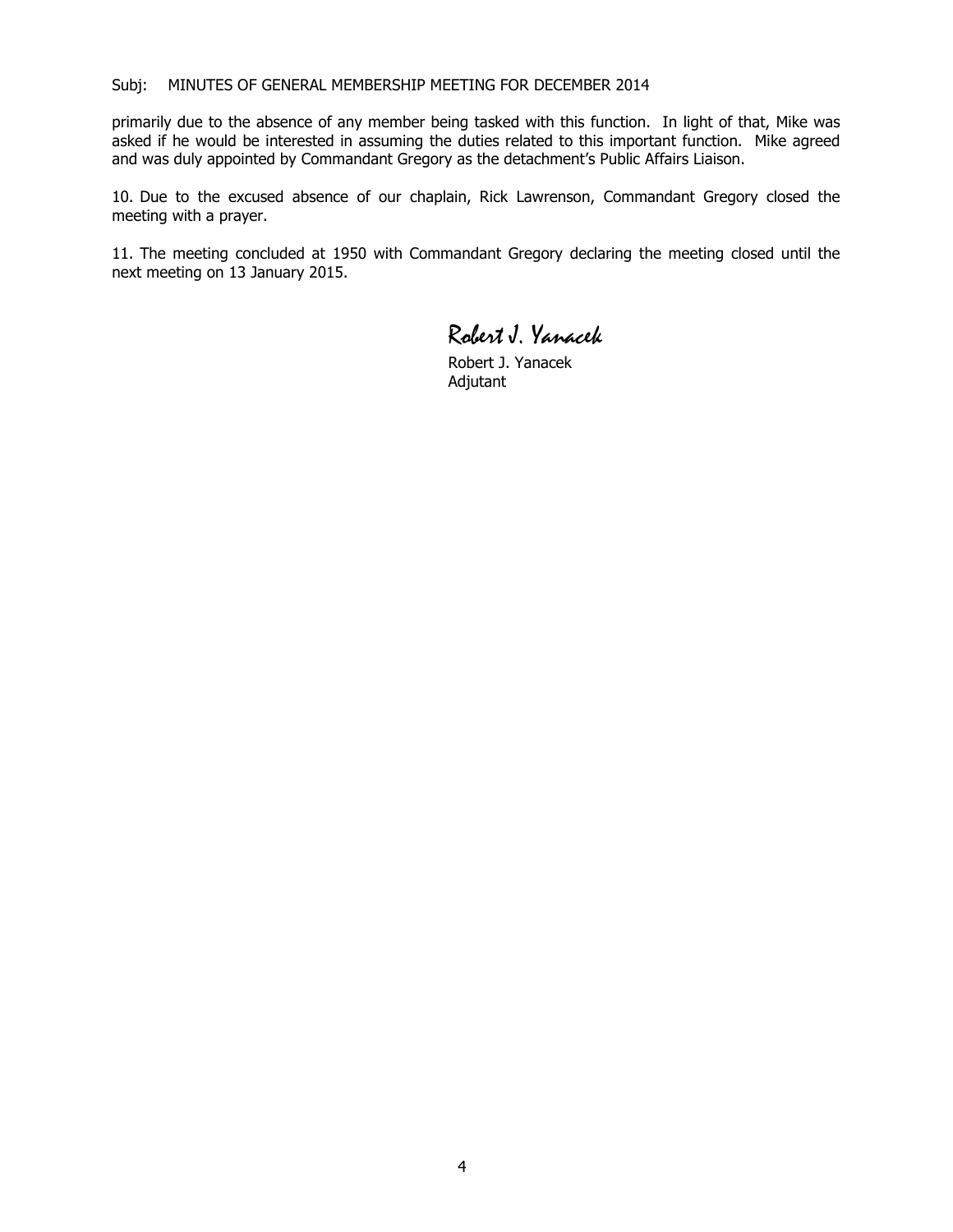

## **MARINE CORPS LEAGUE OUTER BANKS DETACHMENT 1264**

The Kern Pitts Center 5375 North Virginia Dare Trail Southern Shores, North Carolina 27949

«Today\_Date»

**«First\_Name» «MI» «Last\_Name»** «Address» «City», «State» «Zip»

Dear «First\_Name»:

Your application for membership to the Marine Corps League Outer Banks Detachment 1264 has been received, reviewed, approved and forwarded to the Marine Corps League national headquarters for final processing. Accordingly, on behalf of our detachment commandant and membership, it is my pleasure to welcome you to the Marine Corps League Outer Banks Detachment!

As you probably know, the Marine Corps League Outer Banks Detachment is dedicated to the founding principles of perpetuating the traditions and spirit of those who have proudly worn the eagle, globe and anchor of our Corps. Equally as important is our diligence in "taking care of our own," and in doing our part to make our local community a better place to live through participation in various programs such as Toys for Tots®. As Marines, we demonstrate by example, the standard that we are indeed the finest that our nation has to offer.

Your next step will be taking the Oath of Membership which will be administered at our next business meeting at 1900 on Tuesday, «Meeting\_Date». Our meeting location is the Kern Pitts Center, located at 5375 North Virginia Dare Trail in Southern Shores. For your convenience, I have included a map displaying the precise location. Should you be unable to attend this meeting, or in the event that you would like a ride to the meeting, please let me know so that I can make appropriate arrangements. In addition, please feel free to invite to this next business meeting, any other persons you may know who may be interested in learning about or joining the ranks of our detachment.

Lastly, if you have not already done so, I invite you to learn more about our detachment by visiting our website at: http://www.obxmarines.com

I truly look forward to personally meeting you in the near future. If I can assist you in any way, please don't hesitate to contact me either by e-mail at «Adjutant\_Email», or by calling my cell phone at «Adjutant\_Phone».

Semper Fidelis,

Robert J. Yanacek

Robert J. YanacekAdjutant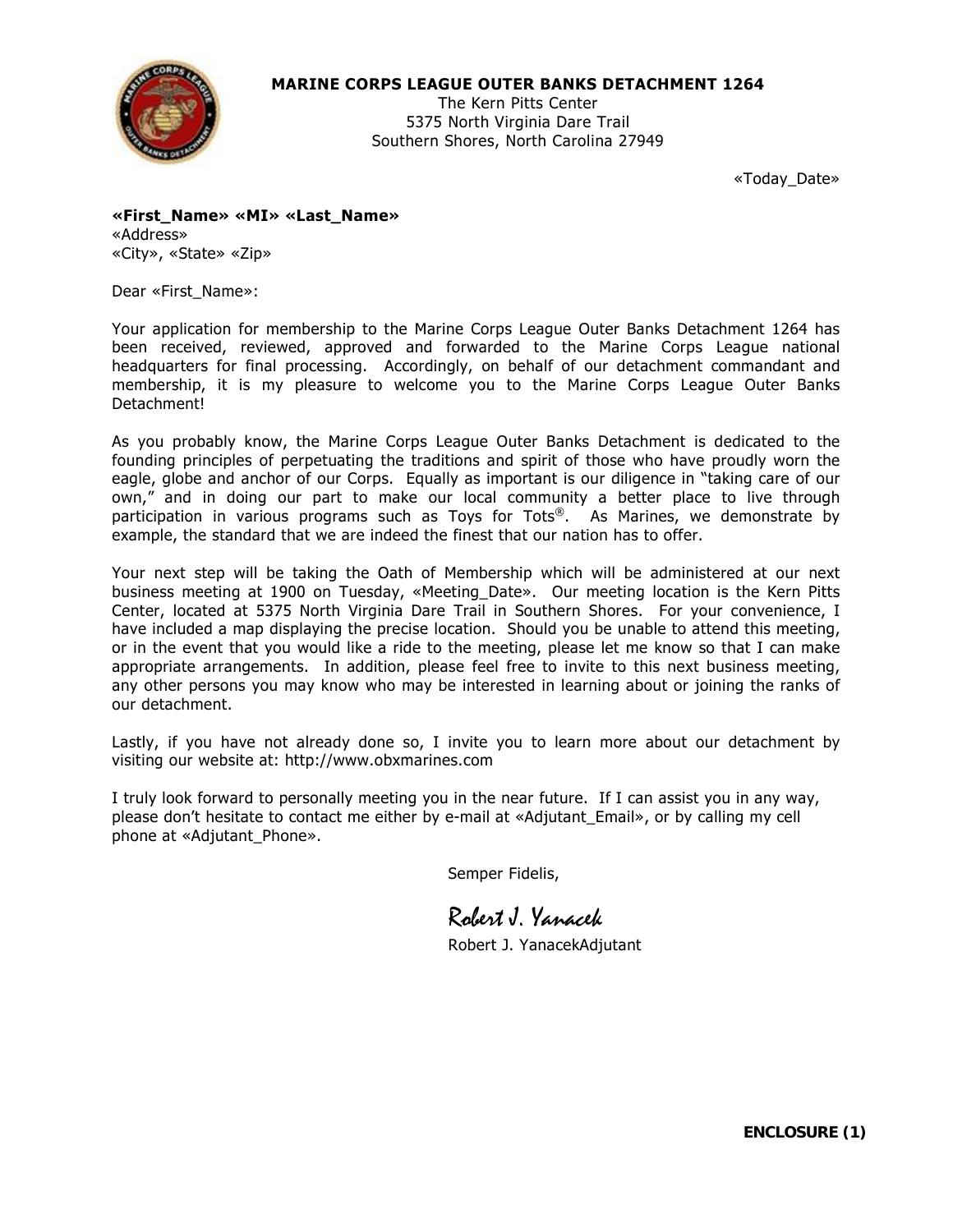| <b>CORPS</b><br><b>SANKS DE</b>                                            | <b>APPLICATION FOR MEMBERSHIP</b>                             | <b>PRINT APPLICATION</b><br><b>MARINE CORPS LEAGUE</b><br><b>OUTER BANKS DETACHMENT 1264</b>                          |  |
|----------------------------------------------------------------------------|---------------------------------------------------------------|-----------------------------------------------------------------------------------------------------------------------|--|
| (Please type or print all entries clearly)                                 |                                                               |                                                                                                                       |  |
| Type of Application: New $\Box$ Dual $\Box$ Transfer $\Box$ Renewal $\Box$ |                                                               |                                                                                                                       |  |
|                                                                            |                                                               |                                                                                                                       |  |
| Name:                                                                      |                                                               | <u> 1990 - John Harry Harry Harry Harry Harry Harry Harry Harry Harry Harry Harry Harry Harry Harry Harry Harry H</u> |  |
|                                                                            |                                                               |                                                                                                                       |  |
|                                                                            |                                                               |                                                                                                                       |  |
|                                                                            |                                                               |                                                                                                                       |  |
| E-Mail:                                                                    |                                                               | <u> Alexandro de la contrada de la contrada de la contrada de la contrada de la contrada de la contrada de la co</u>  |  |
| Date of Birth:                                                             | Age:                                                          |                                                                                                                       |  |
| Date of Enlistment/Commissioning:                                          | <u> 1989 - Johann Stein, mars an deutscher Stein († 1989)</u> |                                                                                                                       |  |
| Date of Discharge/Separation/Retirement:                                   |                                                               |                                                                                                                       |  |
| Service #:                                                                 |                                                               |                                                                                                                       |  |

**I hereby apply for Membership in the Marine Corps League and have attached my check [\$35] for first year dues.** All memberships include one-year subscription to MARINE CORPS LEAGUE MAGAZINE.

I hereby certify that I am currently serving or have served honorably in the U.S. Marine Corps, on active duty, for not less than ninety (90) days or have served or are currently serving in the U.S. Marine Corps Reserve and have earned no less than ninety (90) Reserve Retirement Credit Points or that I have served or am currently serving as a U.S. Navy Corpsman who has trained with Marine FMF Units in excess of ninety (90) days and earned the Marine Corps Device or Warfare Device worn on the service ribbon authorized for FMF Corpsmen. If discharged, I am in receipt of an honorable discharge. **If discharged, I hereby provide proof of honorable discharge/service with this application with my latest DD 214 or Certificate of Discharge.**

| Applicant's Signature |  |
|-----------------------|--|
|-----------------------|--|

Mail application and documents to:

**Marine Corps League Outer Banks Detachment Robert Messinger, Paymaster 518 Harbour View Drive Kill Devil Hills, NC 27948-8633**

 **ENCLOSURE (2)**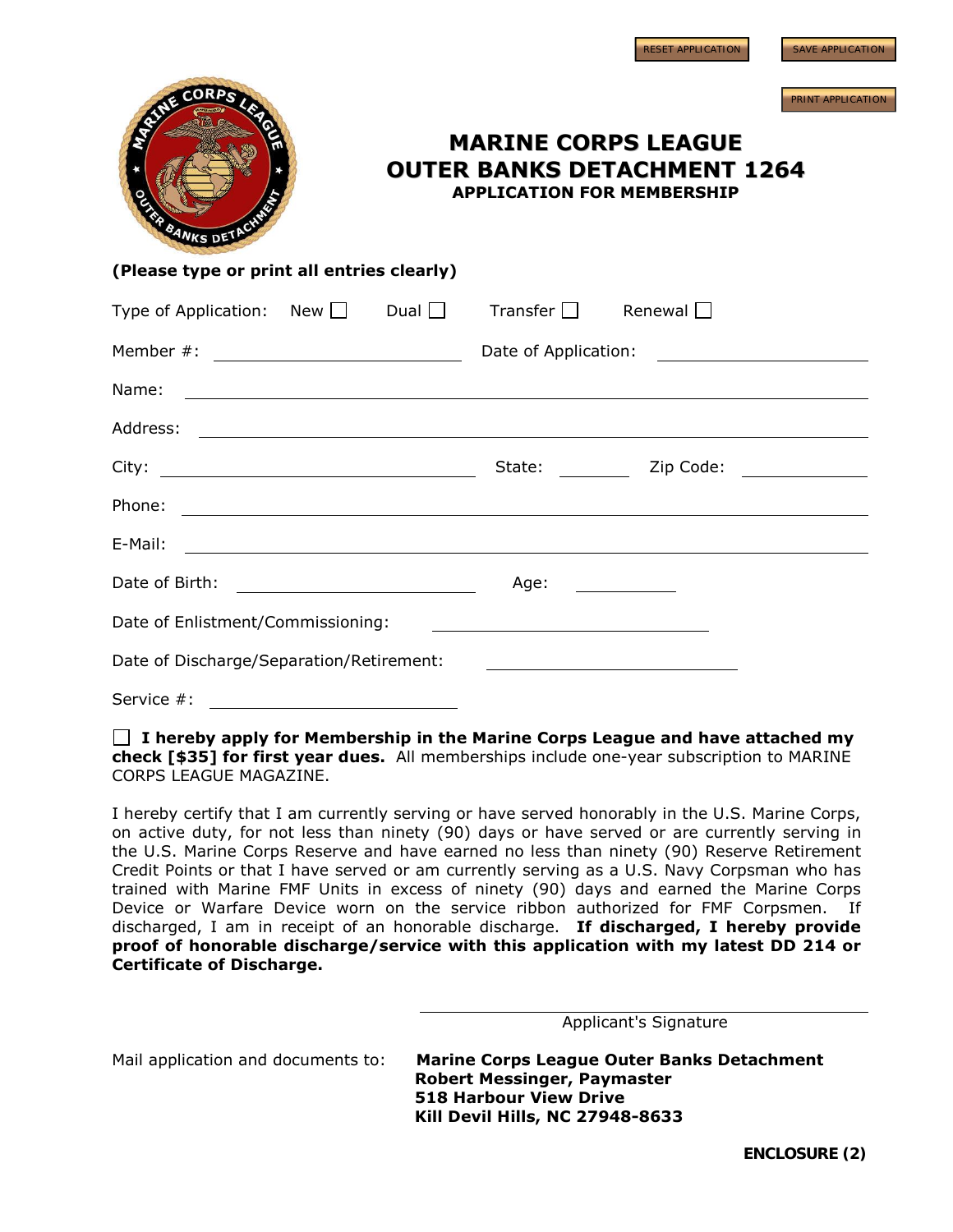

## **MARINE CORPS LEAGUE OUTER BANKS DETACHMENT 1264 APPLICATION FOR ASSOCIATE MEMBERSHIP**

## **(Please type or print all entries clearly)**

| Type of Application: New $\Box$                                                          | Renewal                                                                                                                                        |                                                     |
|------------------------------------------------------------------------------------------|------------------------------------------------------------------------------------------------------------------------------------------------|-----------------------------------------------------|
| Member #:                                                                                | Date of Application:<br><u> Alexandria (Carlo Carlo Carlo Carlo Carlo Carlo Carlo Carlo Carlo Carlo Carlo Carlo Carlo Carlo Carlo Carlo Ca</u> | <u> 1989 - Andrea State Barbara, política e a f</u> |
| Name:                                                                                    |                                                                                                                                                |                                                     |
| Address:                                                                                 |                                                                                                                                                |                                                     |
| City:<br>the contract of the contract of the contract of the contract of the contract of | Zip Code:<br>State:                                                                                                                            |                                                     |
| Phone:                                                                                   |                                                                                                                                                |                                                     |
| E-Mail:                                                                                  |                                                                                                                                                |                                                     |
| Date of Birth:                                                                           | Age:<br><u> 1980 - Jan Stein Stein Stein Stein Stein Stein Stein Stein Stein Stein Stein Stein Stein Stein Stein Stein S</u>                   |                                                     |
| Title:                                                                                   |                                                                                                                                                |                                                     |

### **I hereby apply for Membership in the Marine Corps League and have attached my check [\$35] for first year dues.** All memberships include one-year subscription to MARINE CORPS LEAGUE MAGAZINE.

I hereby certify that as an Associate Member of the Marine Corps League, I espouse the principles and purposes for which the Marine Corps League was founded. I understand that as an Associate Member of the Marine Corps League, I will not be permitted to hold elective office or to vote on matters relating to Marine Corps League policy, membership applications or the election of officers. All other benefits and privileges inure to Associate Members.

Applicant's Signature

Mail application and documents to:

**Marine Corps League Outer Banks Detachment Robert Messinger, Paymaster 518 Harbour View Drive Kill Devil Hills, NC 27948-8633**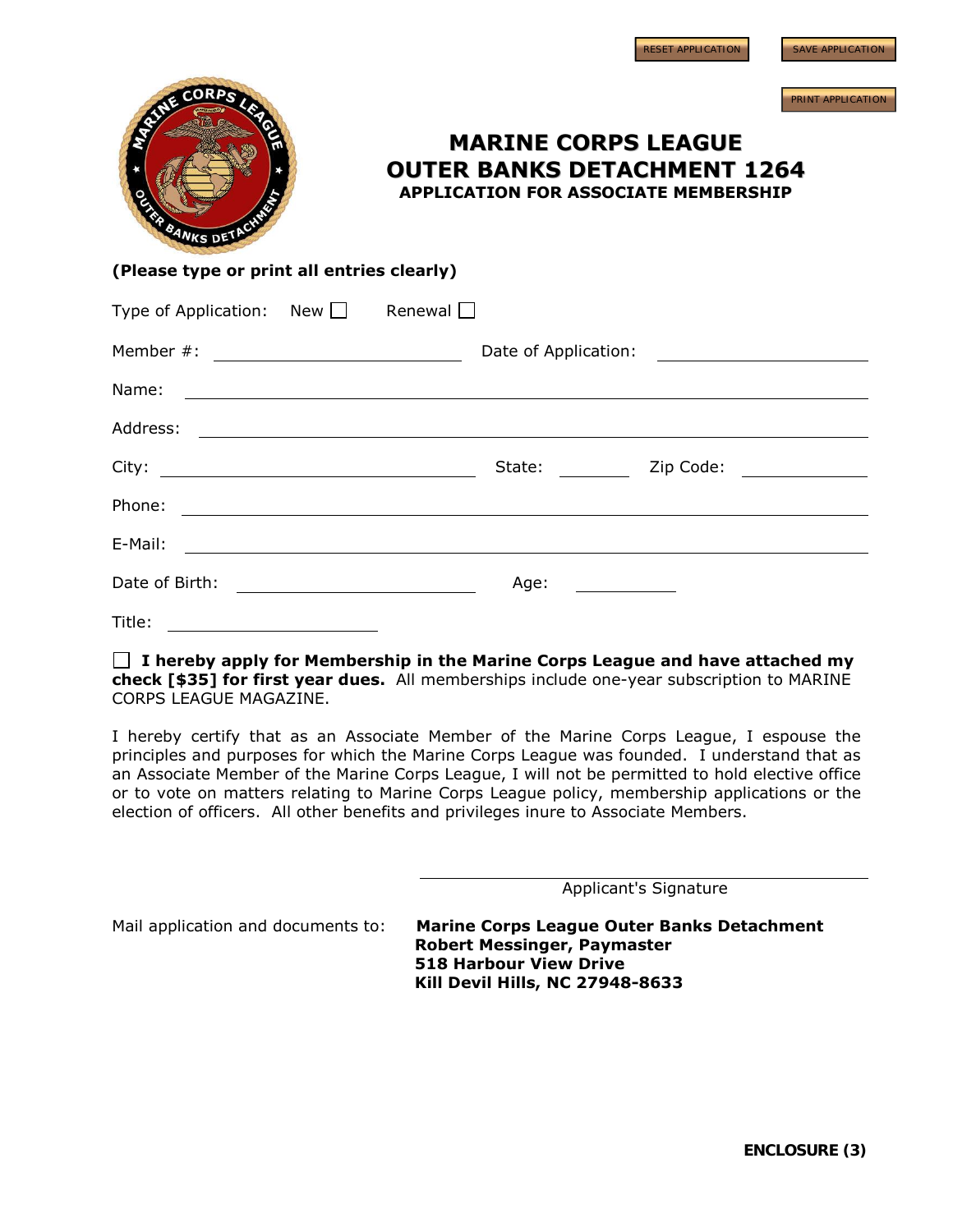| <b>RESET APPLICATION</b> |  |  |
|--------------------------|--|--|
|                          |  |  |
|                          |  |  |

SAVE APPLICATION



SUBMIT APPLICATION **PRINT APPLICATION** 

## **MARINE CORPS LEAGUE OUTER BANKS DETACHMENT 1264 EAGLE SCOUT GOOD CITIZENSHIP AWARD APPLICATION**

## **(Please type or print all entries clearly)**

| <b>SCOUT'S INFORMATION</b>                                   |        |                                                                                                                                                                                                                                |
|--------------------------------------------------------------|--------|--------------------------------------------------------------------------------------------------------------------------------------------------------------------------------------------------------------------------------|
| Troop Number: __________________                             |        |                                                                                                                                                                                                                                |
|                                                              |        |                                                                                                                                                                                                                                |
|                                                              |        |                                                                                                                                                                                                                                |
|                                                              |        | State: __________ Zip Code: ______________                                                                                                                                                                                     |
| <b>REQUESTER'S INFORMATION</b>                               |        |                                                                                                                                                                                                                                |
|                                                              |        |                                                                                                                                                                                                                                |
|                                                              |        |                                                                                                                                                                                                                                |
| Evening Phone Number: <u>_______________________________</u> |        |                                                                                                                                                                                                                                |
| <b>EAGLE SCOUT COURT OF HONOR INFORMATION</b>                |        |                                                                                                                                                                                                                                |
| Court of Honor Date: National Assemblance of Honor Date:     |        | Time: The contract of the contract of the contract of the contract of the contract of the contract of the contract of the contract of the contract of the contract of the contract of the contract of the contract of the cont |
|                                                              |        |                                                                                                                                                                                                                                |
|                                                              |        |                                                                                                                                                                                                                                |
|                                                              | State: | Zip Code: <u>_________________</u>                                                                                                                                                                                             |

Directions to location:

The Eagle Scout Good Citizenship Award is an attractive 8 ½ x 11 certificate that is presented to the Eagle Scout by representatives of the Outer Banks Detachment #1264 of the Marine Corps League.

Completed application may be submitted electronically, or mailed to:

Robert J. Yanacek, Adjutant 1718 Creek Street Kill Devil Hills, NC 27948-9481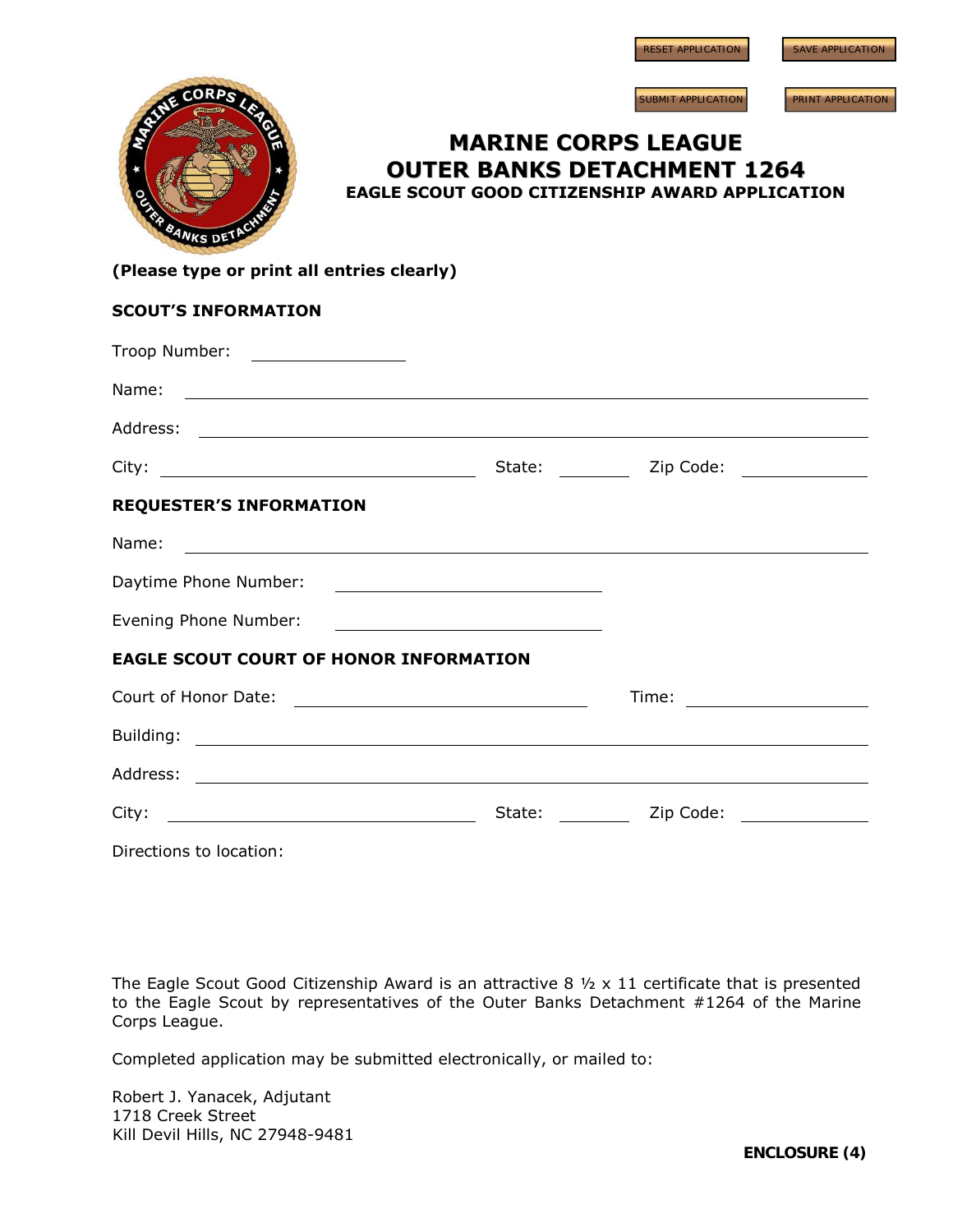# MARINES, FMF CORPSMEN AND THOSE WITH AN INTEREST IN THE CORPS



Chartered in 1937 by Congressional Act MAINTAIN CONTACT WITH YOUR BUDDIES MAKE YOUR COMMUNITY A BETTER PLACE KEEP THE SPIRIT OF THE CORPS ALIVE

## Sponsors of:

- Young Marines
- Youth Physical Fitness
- Hospital Programs
- Low Cost Travel Service
- Group Health & Life Insurance
- Scholarships
- Your Voice in Legislative Matters
- Toys for Tots

FOR MORE INFORMATION CONTACT: BOB MESSINGER (252) 202-0935

A Marine may leave the Corps… leave the Marine! …but the Corps will NEVER

## ONCE A MARINE, ALWAYS A MARINE

messinger.b@obxmarines.com

Learn More at Our Website: OBXMarines.com